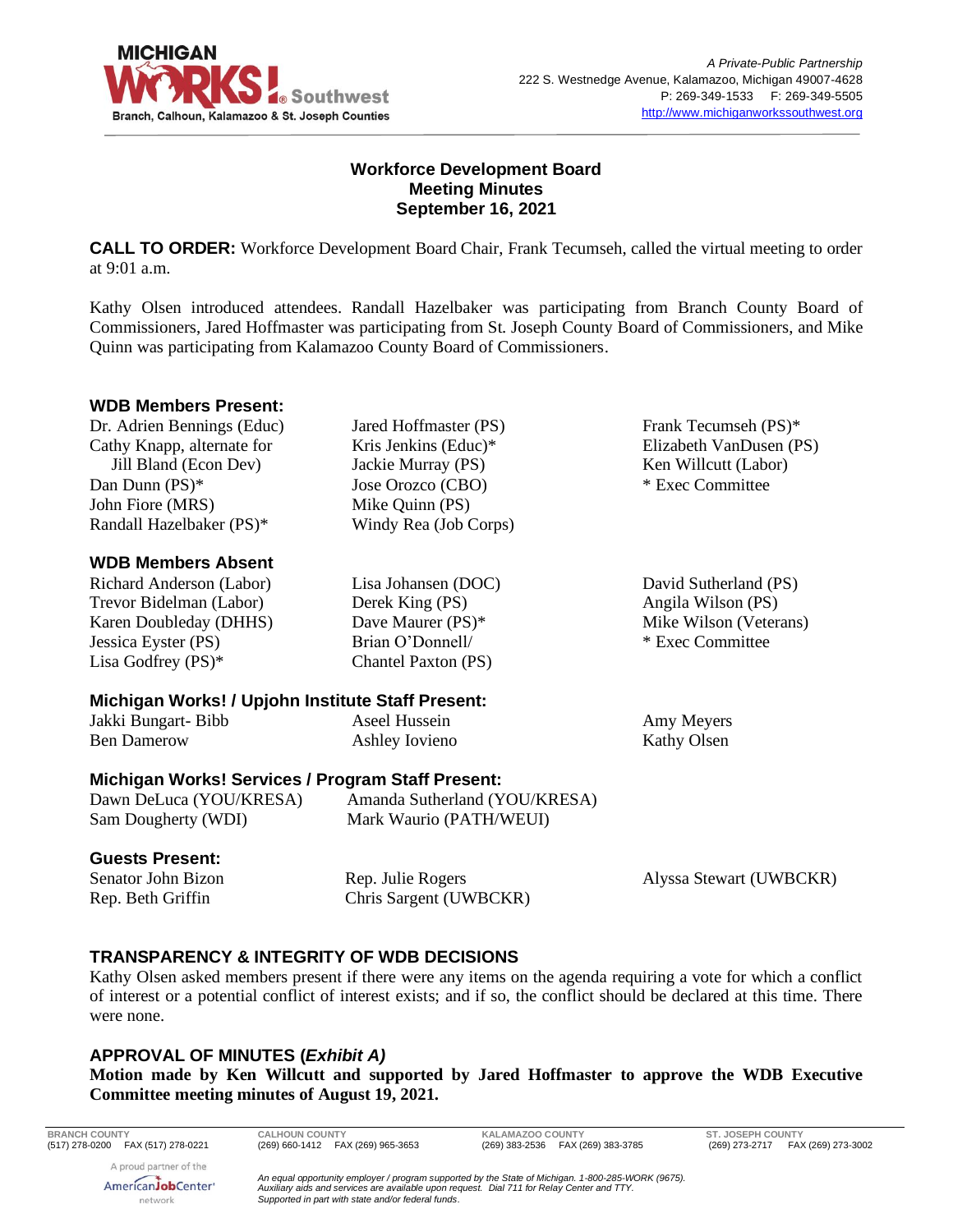#### **ROLL CALL VOTE:**

**AYES: Dr. Adrien Bennings, Dan Dunn, John Fiore, Kris Jenkins, Randall Hazelbaker, Jared Hoffmaster, Cathy Knapp, Jose Orozco, Mike Quinn, Windy Rea, Elizabeth Van Dussen, Ken Willcutt. NAYS: None. ABSTENTIONS: None. MOTION CARRIED.**

#### **CITIZENS' TIME**

None.

### **COMMITTEE REPORTS**

**Disability Awareness Resource Team (DART)** – John Fiore reported the DART Committee met on September 14, 2021. Members provided agency updates at the meeting. He highlighted the update from Hank Bostic from Disability Network Southwest Michigan regarding a 21-day challenge focused on disability justice that will be taking place during the month of October. The Challenge is co-sponsored by the United Way of the Battle Creek and Kalamazoo Region (UWBCKR) and Disability Network. Individuals can [register to participate.](https://portal.gkuw.org/comm/AndarTrack.jsp?A=367546736E476A573A4E7E3E&AR=2D4B22534C39366123387E3E&OA=6A5E687535633E2852657E3E&U=272A3775222C517068537E3E&UA=&F=https%3A%2F%2Fportal.gkuw.org%2F%2Fservlet%2FeAndar.article%2F320%2F) Each weekday during the Challenge, participants will receive an email prompt on a specific topic related to disability justice that will include a brief introduction to a topic, followed by links to relevant videos, audio clips or articles. The time commitment is expected to be 10-15 minutes per day exploring the content in the areas of the disability justice movement and ableism. The DART Committee also discussed the Desktop Training modules already developed as well as a new module currently under development that will be focused on assistance and accommodations to help customers affected by long-term COVID-related health issues. Mr. Fiore also announced the DART co-chair, Joel Cooper, will be retiring at the end of September 2021. He also reported that the transportation millage will be on the Kalamazoo ballot in November. The millage outcome has the potential to impact transportation for individuals with disabilities within the County of Kalamazoo.

### **NEW BUSINESS WDB Policies**

#### **WDB Policy 20 Rev 03 – Incentive Payments (Exhibit B)**

Kathy Olsen reported WDB Policy 20, Revision 03 pertaining to Incentive Payments was updated. In the Background section, the word 'character' was removed, and language was inserted to acknowledge the uniqueness of individuals served. The CFR references were updated in the References section and language to align with Training and Employment Guidance Letter 21-16 was added under the Policy section to clarify assessment tools for pre- and post-tests.

**Motion made by Kris Jenkins and supported by Dr. Adrien Bennings to approve the changes to the WDB Policy 20 Rev 03 – Incentive Payments.**

#### **ROLL CALL VOTE:**

**AYES: Dr. Adrien Bennings, Dan Dunn, John Fiore, Kris Jenkins, Randall Hazelbaker, Jared Hoffmaster, Cathy Knapp, Jackie Murray, Jose Orozco, Mike Quinn, Windy Rea, Elizabeth Van Dussen, Ken Willcutt. NAYS: None. ABSTENTIONS: None. MOTION CARRIED.**

#### **STAFF REPORTS**

## **Shining Star Awards and Employer of the Year (Exhibit C)**

Ben Damerow reported on the Michigan Works! Association's annual Shining Star Award. A summary of the nominees from Michigan Works! Southwest, along with their photos, was included in the Agenda packet (Exhibit C). Staci Pierce, a Career Navigator for Employment Services, was nominated for her excellent customer service. On many occasions, Staci helped individuals navigate the system so well that customers would call her back just to share their good news and positive outcomes. Another nominee, Chad Timmerman, Resource and Internship Coordinator for the PATH and FAE&T programs, was nominated for his positive attitude and willingness to jump in wherever needed. The third nominee and recipient of the Shining Star Award representing Michigan Works! Southwest was Blaine Farr, Career Coach and Coordinator for Adult and Dislocated Worker Services. Mr. Damerow reported that Mr. Farr was acknowledged yesterday at the Michigan Works! Association's annual

*--------------------------------------------------------------------------------------------------------------------------------------------------------------------------------------------------------------------------------------------*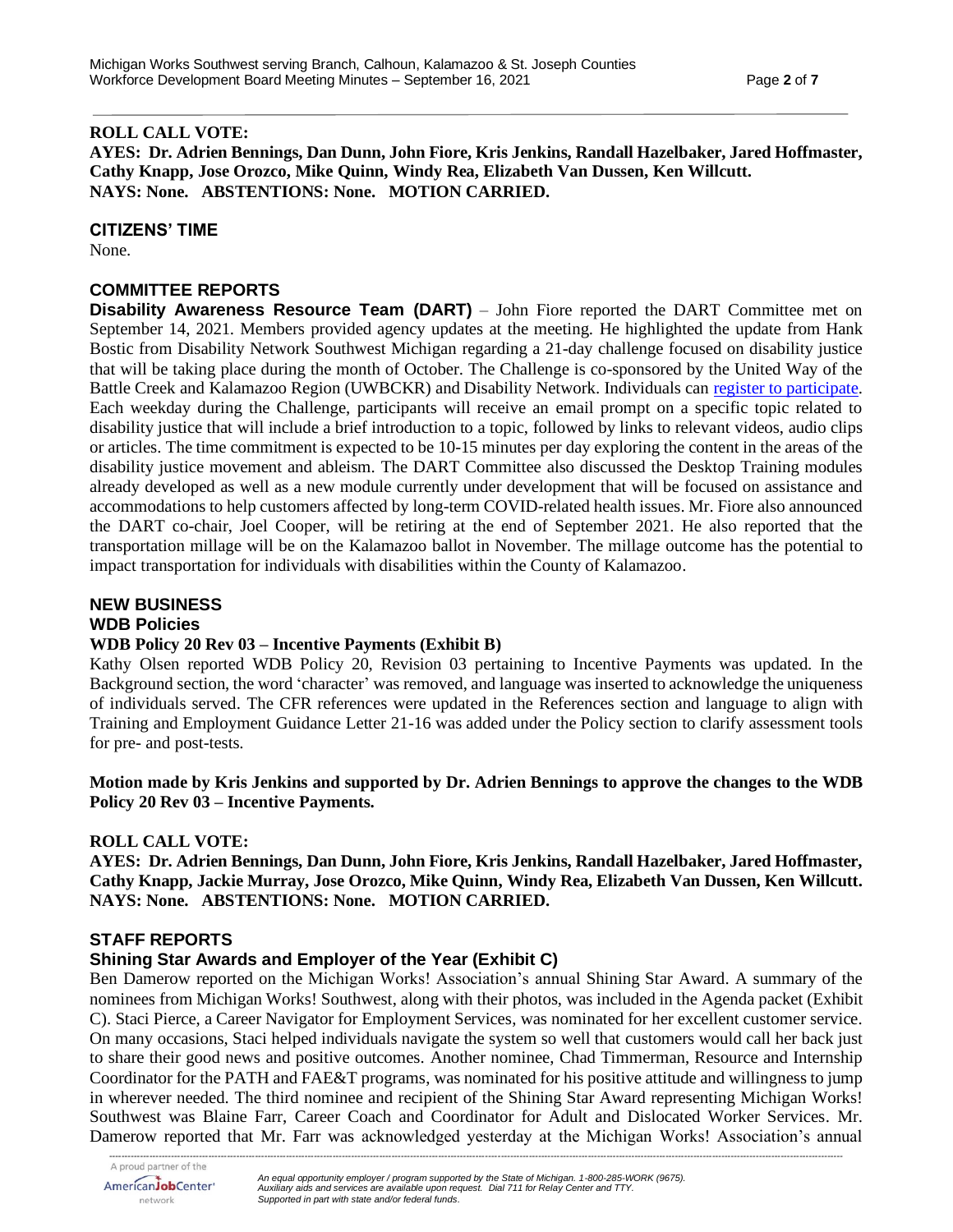conference. One of Mr. Farr's highlights was the number of Unemployment Insurance customer contacts he made during 2020 while still providing excellent service to his adult and dislocated worker customers. Mr. Damerow expressed appreciation for everything these three individuals did over the past year to provide excellent customer service.

Mr. Damerow also announced that Bronson Healthcare was awarded the Michigan Works! Association's Employer of the Year Award at this year's conference. This was a very competitive award with eleven nominees. He reported Bronson is a great employer model in terms of how they engage with the workforce system. This includes their commitment to membership in the Employer Resource Network<sup>®</sup> (ERN®), a recipient of a Going PRO Talent Fund grant for training new and incumbent workers, establishing new apprenticeships, and participating in MiCareerQuest® Southwest since its implementation in the Michigan Works! Southwest area.

Frank Tecumseh requested that Mr. Damerow pass along the Board's appreciation to the Shining Star Award nominees and noted that the hard work they do certainly does not go unnoticed and their accomplishments are extremely impressive.

### **Business Services Activities**

Ashley Iovieno announced the addition of Kabrena Clark to the Michigan Works! Southwest Business Services Team. Ms. Clark replaced Paula Kizer who has accepted a Talent Development Specialist position at the Upjohn Institute. She then reported on business services operations that included updates pertaining to the Going PRO Talent Fund (GPTF), Job Fairs, and Manufacturing Day.

*Going PRO Talent Fund (GPTF)* – Ms. Iovieno reported that since the last Board meeting, several information sessions and numerous conversations have occurred with employers and partners to help inform and educate them on the guidelines for the Going PRO Talent Fund for Fiscal Year 2022. Staff are waiting for official notice from the State as to the budget amount that will be approved. The application period for employers opens on September 20, 2021 and closes at 5:00 p.m. on October 15, 2021. Anyone interested in learning more about this grant should contact Ms. Iovieno or a member of the Business Services Team.

*Job Fairs* – Ms. Iovieno reported the Business Services Team has been busy over the summer months recruiting employers for job fairs and assisting them with filling job openings. There have been several events where staff have partnered with area community organizations as well as events hosted by Michigan Works! Southwest. Most recently, staff participated in the *City of Portage Career Exploration Showcase* event that was used to help connect and educate job seekers on careers within the city of Portage. An event called *Recipe for Success* is scheduled for later today at the Battle Creek Michigan Works! Service Center. The event is being held outside under a tent and will be similar to one held in May at the Kalamazoo Service Center. Fifteen (15) employers will be participating in-person, along with five area partners, as well as nine additional employers that are not able to attend in-person but will be included on the menu of job openings. In response to an inquiry pertaining to the shortage of school bus drivers, Ms. Iovieno reported that Michigan Works! staff have been working with the schools during the past few months to help them recruit for these positions through Employer of the Day events and targeted Job Fairs.

*Manufacturing Day* – Staff have been working with area partners to plan safe and engaging events for Manufacturing Day so that students can get exposure to the field of manufacturing. Plans in the Battle Creek area are being led by Heather Ignash from the Business Services Team and includes career panels showcasing industry professionals. Staff are also working with other area partners across the four-county Michigan Works! Southwest area to plan other engaging events for students.

## **Labor Market Information** *(Exhibit D)* **and Operations Update**

*Michigan's Labor Market News* – Jakki Bungart-Bibb reported the **September edition of Labor Market News** features an article on the impact of COVID-19 on Michigan's labor market. It reviews key trends since the start of the pandemic and how the effects have been felt disproportionately across demographic groups. The Data Spotlight and Infographic of the Month both review responses to the Current Population Survey supplemental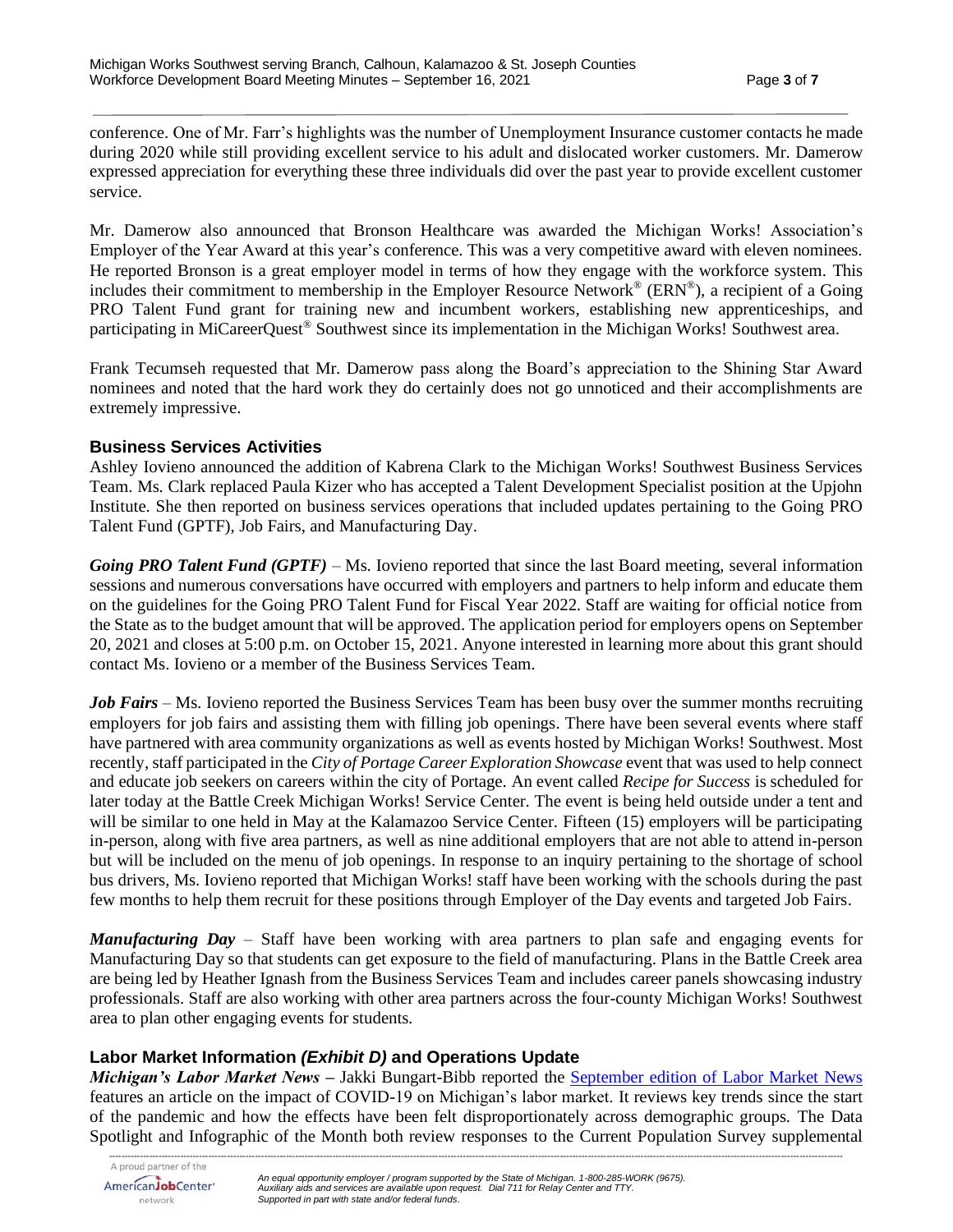questions that ask how the pandemic has affected an individual's ability to work. This edition covers the relevant rankings including over-the-year changes in online job postings for Michigan's Prosperity Regions, as well as a state-to-state ranking of how labor force participation has changed since February 2020. The publication reports the national unemployment rate at 5.4%, the Michigan unemployment rate at 4.8%, and a range from 4.85 to 6.6% for the four counties in the Michigan Works! Southwest area. Following the meeting, the link to the Labor Market News was emailed to members and guests.

*Job Demand Dashboard* - Ms. Bibb reported the [Job Demand Dashboard for Region 8](https://app.powerbigov.us/view?r=eyJrIjoiOTc1OWQ5OWItODVmYi00Y2IyLWExMjYtYjkzOTc0OWZlMTcwIiwidCI6ImQ1ZmI3MDg3LTM3NzctNDJhZC05NjZhLTg5MmVmNDcyMjVkMSJ9&pageName=ReportSection3ea51ac6802356c9f464) continues to show a large number of online job postings. The Southwest region increased 3.2% from last month; and increased 81.5% compared to this time last year. This ranks the Southwest region 2nd in the State for percentage change over the last year. The top occupations showing up on the list are Registered Nurses, retail sales workers, and frontline supervisors of retail sales workers. Customer service reps and janitors moved up on the list rounding out the top 5 and passing truck drivers on the demand list.

Ms. Bibb also reported on an additional labor market information resource, *[Regional Economic Trends](https://www.upjohn.org/sites/default/files/2021-09/RET_202109MWSW_0.pdf)* which is a publication available on the [Upjohn Institute website.](https://www.upjohn.org/sites/default/files/2021-09/RET_202109MWSW_0.pdf) This is a monthly report designed to deliver up-to-date information on local economic conditions. Each issue summarizes the latest county-level data on employment, job growth and job postings in an easy-to-read format.

Following the meeting, the link to the Job Demand Dashboard for Region 8 and the link to the Upjohn Institute publications were emailed to members and guests.

*Burning Glass Analytics and Real Time Jobs Data (Exhibit D) -* In addition to the verbal report, the website link to the labor market reports generated from Burning Glass Analytics and Real Time Jobs Data *(Exhibit D)* that identified top detailed occupations, skills greatest in demand, and employers with the most job openings in Prosperity Region 8, Michigan Works! Southwest, and each of the four counties in the MW! Southwest Area for the period July 1 through August 31, 2021 was included in the agenda packet notice.

*Operations Update* – Ms. Bibb provided a recap of the Register for Work update that was provided at last month's Executive Committee meeting. She reported that in Michigan, registering for work at a Michigan Works! Service Center has historically been a required component of the unemployment process. This requirement was waived during the pandemic. Since then, there have been conversations about changing the requirement and even permanently removing the requirement. In July, the Governor signed Senate Bill 501 to strengthen Michigan Manufacturing. This bill included the register for work requirement as part of the unemployment process. The Michigan Works! directors, the Michigan Department of Labor and Economic Opportunity (MI-LEO), and the Unemployment Insurance Agency (UIA) have been meeting regularly and are working together to confirm the process flow and to set a date for implementation of that requirement. Currently, staff are waiting for the implementation date to be announced.

Also, at last month's meeting, Ms. Bibb reported on an expungement event scheduled to be held on August 20, 2021. The City of Kalamazoo, Kalamazoo Defender, the Attorney General's office, and Michigan Works! Southwest partnered to hold the event at Bronson Park in Kalamazoo. The expungement clinic was a huge success resulting in 113 individuals receiving hearing dates. Kalamazoo will continue to hold bi-weekly clinics offering the same services on a smaller scale. In response to an inquiry from one of the Board members, Ms. Bibb reported quite a few lawyers participated in the Kalamazoo event. Michigan Works! Southwest staff are in conversations regarding scheduling similar events in the other counties within the Michigan Works! Southwest area. She extended appreciation to the Michigan Works! Southwest staff for their work on this event. She also reported staff from the Attorney General's office and from LEO reached out to Michigan Works! Southwest after the event to ask if Michigan Works! staff would be interested in providing technical assistance to other areas in planning for similar events across the State. She noted it is always a great honor to receive acknowledgement from State partners.

*--------------------------------------------------------------------------------------------------------------------------------------------------------------------------------------------------------------------------------------------*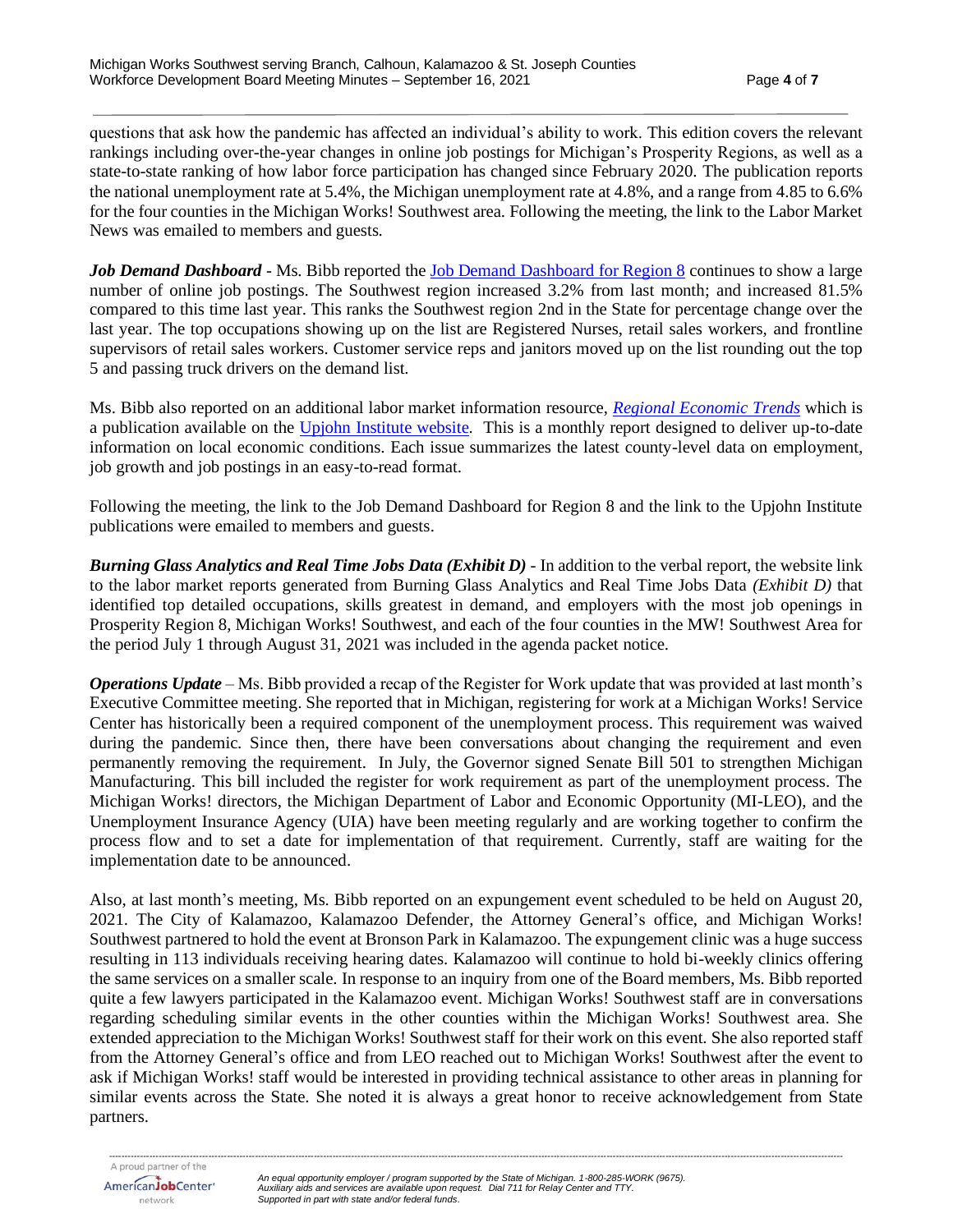# **Director's Report** *(Exhibit E)*

Ben Damerow acknowledged Representative Rogers and her staff for their assistance with the expungement fair activities and noted that their assistance was critical in helping to get the word out. He then reported on the Director's Report that was emailed to members prior to the meeting.

*Federal Updates* – Mr. Damerow reported there are two major items currently being negotiated:

- In August, the Senate passed a \$1.2 trillion infrastructure package with a bipartisan vote. The package would provide an additional \$580 billion for roads, bridges, airports, ports, broadband, electric vehicle charging, and water projects over the next 5 years. Governor Whitmer and MDOT estimate this legislation would bring an additional \$7.26 billion to Michigan for traditional infrastructure projects. There is very little direct workforce development funding in the legislation. What is included is dedicated funding through the Department of Energy related to clean energy apprenticeships/home energy auditors and several connected transportation workforce studies are mentioned throughout the bill.
- The House recently passed the \$3.5 trillion budget resolution, previously passed by the Senate, which sets out instructions to the various congressional committees for how they can spend money on programs within their jurisdiction for the budget reconciliation package. The House Education and Labor Committee and the Senate Health, Education, Labor, and Pensions (HELP) Committee have primary jurisdiction over WIOA and connected workforce development programs. The American Jobs and Families Plans is included in the \$3.5 trillion budget resolution and proposes a \$100 billion investment in workforce development over the next 10 years. Senate Stabenow joined 12 of her Senate Democrat colleagues in support of this workforce investment in a letter to Senate leadership. House Speaker Pelosi, in order to pass the budget resolution, agreed to a September 27th deadline to pass the bipartisan infrastructure package passed by the Senate.

*PATH Reengagement* – Due to COVID-19, the State of Michigan allowed flexibility with participation in the PATH program over the past year and a half. On September 1, 2021, full participation in PATH became mandatory again. Individuals receiving cash assistance are required to participate up to 40 hours a week in work search activities. The Department of Health and Human Services (DHHS), the Department of Labor and Economic Opportunity, and Michigan Works! continue to meet on a regular basis to analyze barriers that are limiting individuals from reemployment opportunities and participating in the program. Mr. Damerow highlighted staff member, Sarah Pohl, and her efforts in participating on a Statewide subcommittee working on the PATH program. He has received some positive feedback about the work she has been doing and the recommendations that she has been providing pertaining to the PATH program.

*Other* - Mr. Damerow provided additional updates that were not included in the written report. It was announced yesterday that the State of Michigan came to a resolution on the budget and at this time specific funding amounts for programmatic line items is unknown. This morning, prior to today's meeting, Mr. Damerow reported he received a preview of the Governor' presentation to be given at the Mackinac Policy Conference next week. In summarizing, he reported there are five buckets of funding recommendations for the American Rescue Plan funds. They are focused on addressing needs of small businesses, housing, childcare, broadband and Michigan's workforce. The recommendations include a \$100 million increase for the Going PRO Talent Fund over the next three years; \$215 million for the Reconnect Program; and an additional \$50 million for supporting the creation of new apprenticeships. He asked the legislators in attendance if they had any additional information that they could provide.

Representative Rogers reported she has not yet been briefed on the budget line items, and that many legislators will not be going to the Mackinac Conference because they were informed that they will be in session and will likely be voting on the budget. She also announced that she was recently appointed as one of the co-chairs of the Arts and Culture Legislative Caucus and if anyone has arts related items please make her aware of them. She will work to showcase art in the communities and promote funding for the arts as well as the economic impact that arts have on the communities.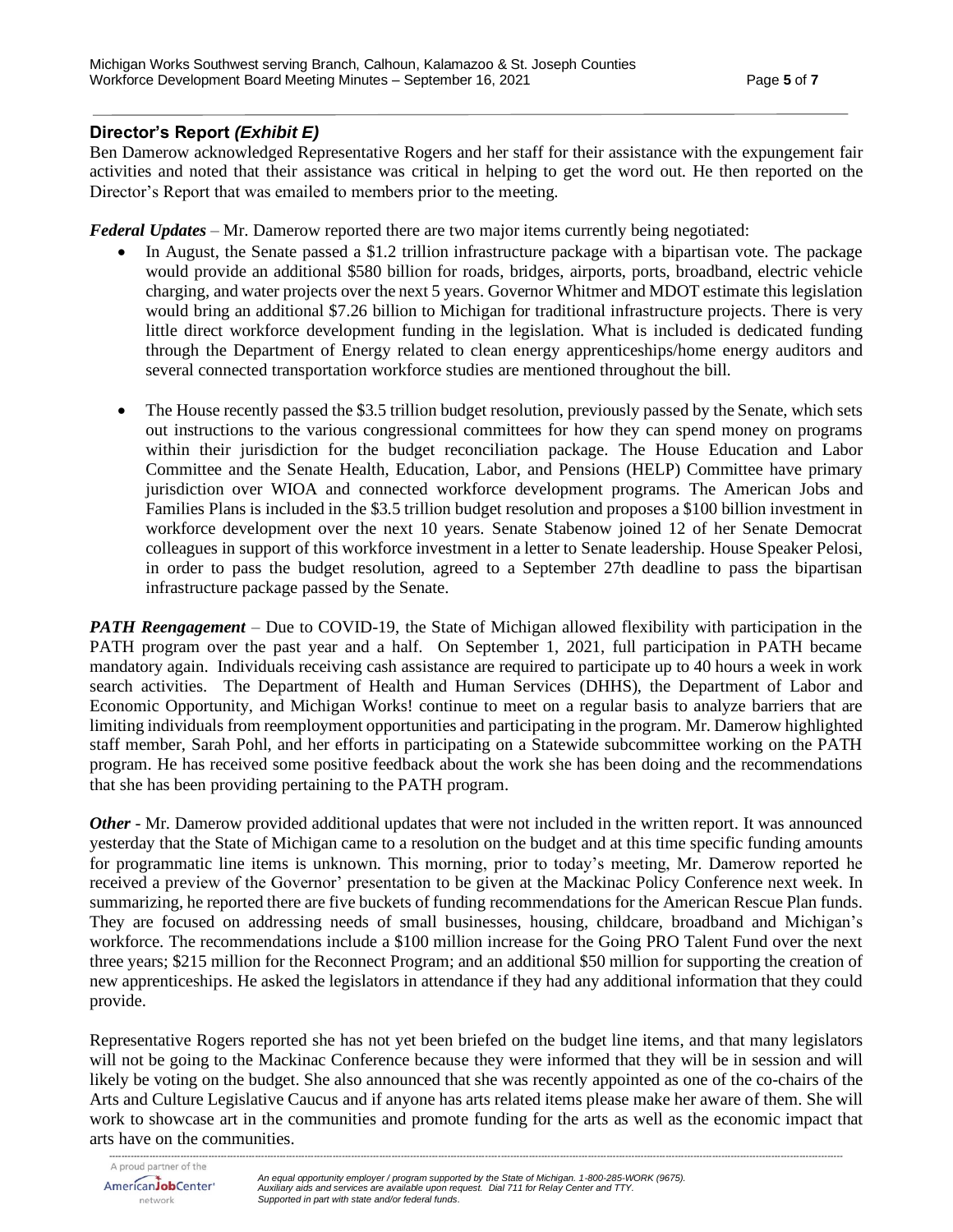Representative Griffin reported that she too has not yet been briefed on the budget line items. As chair of the House Workforce, Trades and Talent Committee, she is watching very closely, along with Appropriations Chair Albert, the movement and discussions pertaining to the workforce and the different buckets that these funds are included in. She reported that it is good that there have not been any discussions regarding making cuts in those areas. Although the federal government still has work to do, in the Michigan House, legislators see workforce development as very important. She encouraged Michigan Works! to continue helping members of the community get reengaged in the workforce and expressed appreciation for the important work that Michigan Works! does. She encouraged individuals to contact her with questions and for convenience she put her cell number in the meeting chat. She also shared one of many positive stories her office had regarding the work of Michigan Works!. Her office staff was assisting an individual over numerous phone calls to straighten out his Unemployment. The assistance that Michigan Works! provided to her and her staff in navigating the UI system was extremely helpful, and it is because of this collaboration that she and her staff, as well as the customer, were able to help others navigate the UI system.

### **PROGRAM**

Ben Damerow introduced Chris Sargent, the CEO of United Way of the Battle Creek and Kalamazoo Region (UWBCKR), and Alyssa Stewart, the Vice President of Impact and Engagement for United Way. He noted the United Way is a great community partner and that he serves on several different boards and committees with both Chris and Alyssa. One big project where they have worked together is the Career.Life.Expo. and now Michigan Works! Southwest is partnering with United Way to help spread the information about the ALICE data.

Chris Sargent acknowledged and recognized the Upjohn Institute and Michigan Works! Southwest as a direct partner for the ALICE Report, both in using it and in helping create localized data. He reported the ALICE data used in this presentation is the third iteration of data that has been gathered over the last six years. The ALICE report continues to be a resource for the community to understand what is really going on in families that are experiencing poverty and even families that are above the poverty limits but are still struggling. He reported there are dozens of non-profit partners that work every day to help reverse these trends and to impact the lives of children and families who are struggling to make ends meet every week and month. He explained that ALICE is an acronym that stands for Asset Limited, Income Constrained, Employed. The presentation included conservative household survival budgets and what it means for working families to be above or below the ALICE threshold. The presentation included survival budgets for various family sizes in the Kalamazoo area and a [link to other county](https://www.unitedforalice.org/county-profiles/michigan)  [information.](https://www.unitedforalice.org/county-profiles/michigan) He then provided an overview of how the ALICE measures show three critical trends at the State level: (1) the cost of living is increasing for ALICE households; (2) worker vulnerability is growing while wages stagnate in ALICE jobs; and (3) the number of ALICE household is on the rise. The data presented also showed systemic inequities, i.e., a breakdown of groups more likely to be ALICE.

Alyssa Stewart shared 2019 point-in-time data that included populations, median household income, the unemployment rate, the percentage of ALICE households, and the percentage of household in poverty for Branch, Calhoun, Kalamazoo, and St. Joseph Counties. An example of subcounty breakouts of data, as well as a demographic breakdown, for Kalamazoo County was also shared along with [a link to breakout and demographic](https://www.unitedforalice.org/county-profiles/michigan)  info [for the other counties.](https://www.unitedforalice.org/county-profiles/michigan) Information pertaining to the cost of living comparing the ALICE essentials index to the Bureau of Labor Statistics (BLS) Consumer Price Index (CPI) was also included in the presentation. Ms. Stewart then discussed the changing landscape of work and provided data showing an increase in hourly paid jobs as compared to salary jobs. She encouraged attendees to learn and reflect on the ALICE data by connecting to the online data center at [www.unitedforalice.org/michigan](http://www.unitedforalice.org/michigan) and to consider how they may be able to influence policies and practices so that they are inclusive of ALICE households. Attendees can also support ALICE individuals by supporting local, state, and federal policies that improve access to affordable housing, childcare, transportation, health care, and programs that support wage growth and improve income opportunities.

In response to a question as to when 2020 data will be available, Ms. Stewart reported they are working with Rutgers regarding an interim report because COVID has had a significant impact on households, especially in the